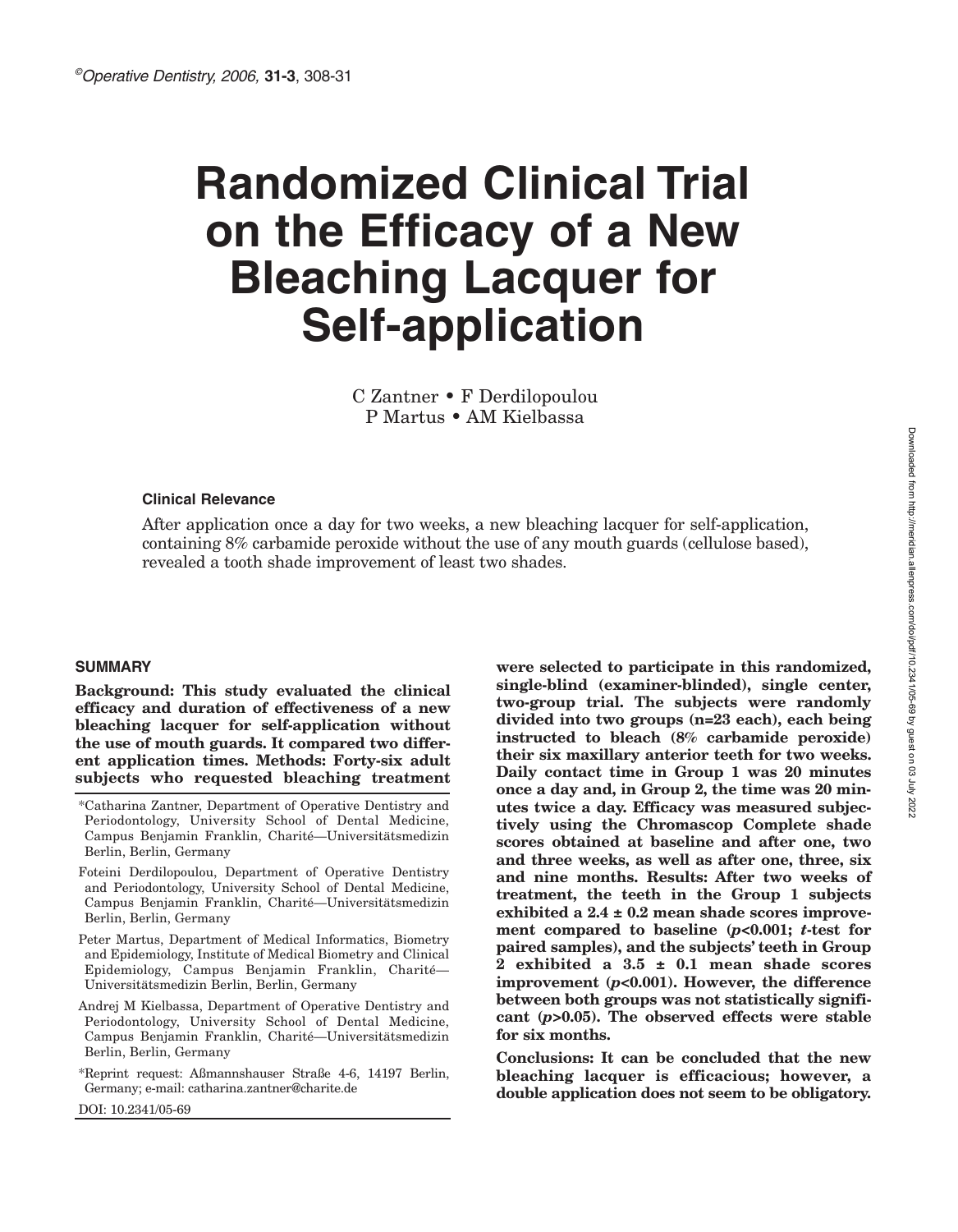## **INTRODUCTION**

Tooth discoloration is a common problem. People of various ages may be affected, and it can occur in all teeth. The etiology of dental discoloration is multifactorial, as has been recently reviewed extensively (Watts & Addy, 2001). However, the most important issue for treatment is the type of discoloration. Many researchers classify discoloration as either being extrinsic or intrinsic (Dayan & others, 1983; Hayes, Full & Pinkham, 1986; Teo, 1989). Extrinsic staining is defined as staining that can be removed with a casual prophylactic cleaning procedure (Dayan & others, 1983). Intrinsic staining is incorporated into the tooth matrix and can only be removed with bleaching procedures. Some discoloration is a combination of both types of stain. For example, nicotine stain on teeth is extrinsic and may become intrinsic (Greenwall, 2001).

Most of the bleaching agents used for treatment contain hydrogen peroxide in some form. The hydrogen peroxide breaks down into water and oxygen. It is the oxygen molecule that penetrates the tooth and liberates or chemically alters the pigment molecule, causing the tooth to appear whiter. The predominant types of peroxide used for vital bleaching that uses mouth guards are pure hydrogen peroxide or carbamide peroxide. Ten percent carbamide peroxide breaks down to a 3.4% solution of hydrogen peroxide  $(H_2O_2)$  and a 6.6% solution of urea  $(CH_4N_2O)$  (Fasanaro, 1992).

Traditionally, vital teeth have been whitened using two different treatment methods. A well-known method is the in-office procedure commonly known as "power bleaching," which uses a 30% to 35% hydrogen peroxide solution in conjunction with heat and/or light to increase the kinetics of stain removal (Feinman, Goldstein & Garber, 1987). A more recent method involves the fabrication of a mouth guard, in which a peroxide preparation is placed and worn over the teeth to obtain the desired bleaching effect. This is often referred to as "home bleaching" or "night guard vital bleaching" and is the most common whitening procedure dentists offer their patients (Christensen, 1997). The predominant type of peroxide used for home bleaching with mouth guards is 10% to 16% carbamide peroxide (Christensen, 1997). The first paper discussing the concept of night guard vital tooth bleaching was published in 1989 by Haywood and Heymann. Since that landmark publication, numerous studies have considered this treatment to be safe and effective.

In recent years, the demand for bleaching has grown significantly, as people seek to improve the appearance of their smile. Moreover, dentists use bleaching therapies as a minimally invasive treatment to improve the esthetics of their patients. However, due to the high cost of individually prepared mouth guards, the night guard bleaching procedure is expensive. Therefore, it would be desirable for many patients to develop a new generation of bleaching material that does not require any mouth guards. Thus, the purpose of this study was to evaluate the efficacy of a new bleaching lacquer based on cellulose and 8% carbamide peroxide. This lacquer has been developed for self-application without mouth guards; a once a day versus twice daily application was evaluated. Moreover, the duration of effectiveness should be determined.

## **METHODS AND MATERIALS**

#### **Protocol**

Forty-six adult subjects requesting bleaching treatment were selected to participate in this randomized, single blind (examiner-blinded), single center, twogroup trial. The examiner and all study personnel were blinded to the treatment assignment for the duration of the study. Only the study statisticians and the data monitoring committee (Department of Medical Informatics, Biometry and Epidemiology, Charité— Universitätsmedizin Berlin) saw the unblind data, but no one from that department had any contact with the study subjects or clinicians. The research protocol was approved by the Ethical Committee at the Charité— Universitätsmedizin Berlin (vote number 32/2003). All subjects received detailed information (verbal and written) on the principles of treatment and the purpose of the study and signed appropriate informed consent forms. The subjects were also asked to contact the doctor in attendance (examiner) in the advent of any adverse reactions or if the treatment failed, so that they could be given an alternative therapy. The examiner in this study was a dentist experienced in the therapy of tooth discoloration.

The subjects received bleaching lacquer in single doses, along with lip retainers, cotton tissues, application protocols and verbal and written instructions.

#### **Selection of Subjects**

All patients who requested a home bleaching treatment of the maxillary incisors and canines at the Department of Operative Dentistry and Periodontology (University School of Dental Medicine, Campus Benjamin Franklin, Charité—Universitätsmedizin Berlin, Germany) and who were at least 18 years old, had good general health and at least their upper canines with a tooth color of 3A (or darker) as measured with the tooth shade guide Chromascop Complete (Ivoclar Vivadent, Liechtenstein) were candidates for the study. They were not admitted to the study if any of the following criteria was present: (1) a known allergy to any of the ingredients in the bleaching lacquer used, (2) systemic diseases, (3) tooth discoloration removable with prophylaxis paste, (4) inhomogeneous tooth discolorations, such as tetracycline discoloration, (5) tooth structure anomalies, including dentinogenesis imper-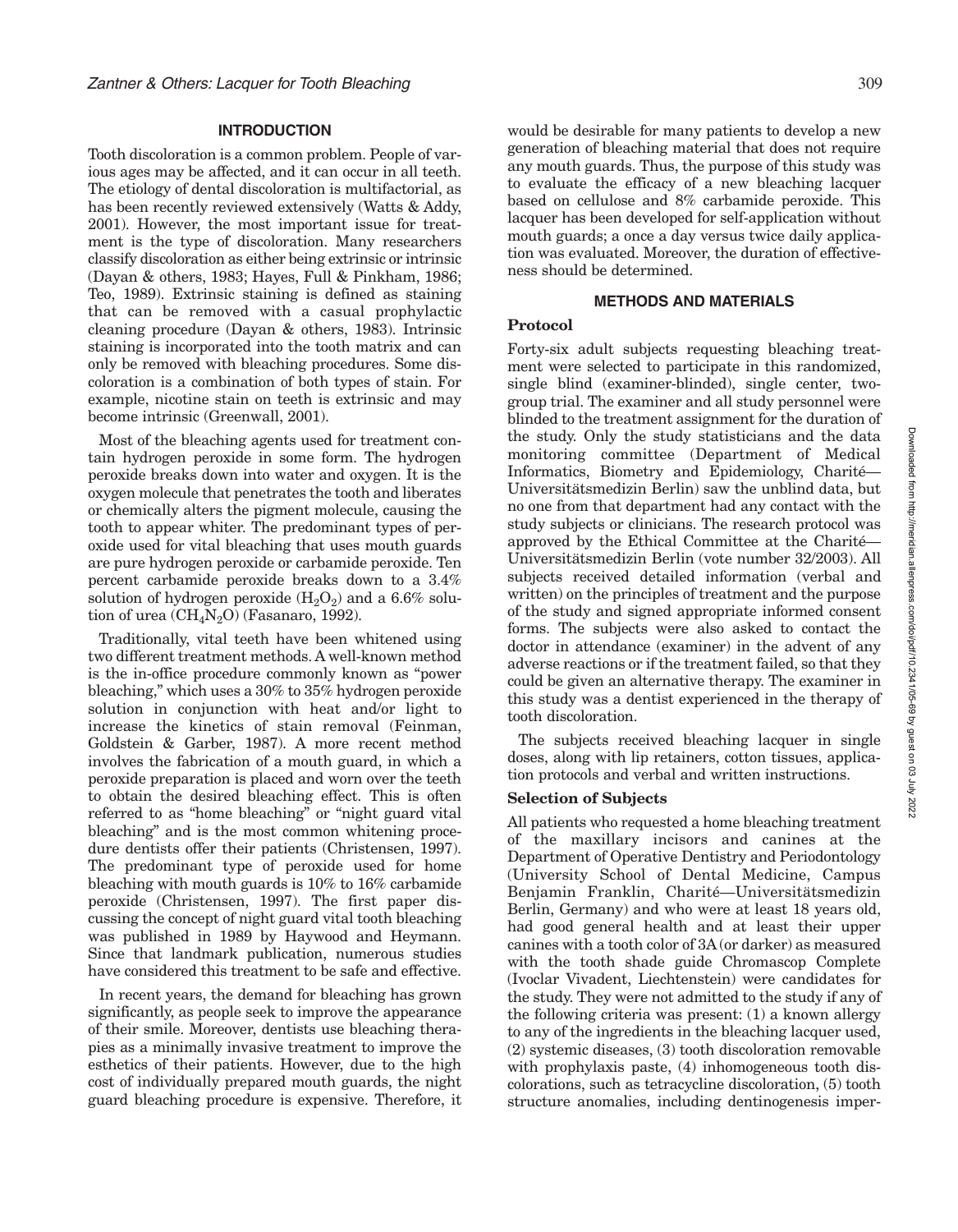fecta, (6) non-vital front teeth, (7) one or more caries lesions, (8) crowns and fillings on one or more anterior teeth, (9) insufficient oral hygiene (Approximal Plaque Index indicating more than 25% plaque; [Lange, Plagmann & Baumann, 1977]), (10) untreated periodontitis, (11) orthodontic appliances on the incisors, (12) pregnant or breast feeding women or (13) residence outside the city of Berlin, insufficient address for followups or an unwillingness to return for follow-up appointments.

## **Treatment Regimen**

The panelists were interviewed in order to exclude criteria 1 through 13 above, and their teeth were thoroughly examined. If necessary, radiographic investigation was performed. Following assignment, before treatment and before each measurement of the tooth color, all incisors were professionally cleaned again, using a prophylaxis paste with fluoride (Hawe Cleanic, Art no 3130, Hawe-Neos Dental, Bioggio, Switzerland) and a polishing cup (Hawe Pro-Cup, Art no 990/120, Hawe-Neos Dental) to avoid measuring any extrinsic tooth discoloration. The polishing paste was removed using water spray.

The determination as to whether the subjects should use the lacquer once or twice a day was made by referring to a randomization list created in the Department of Medical Biometry and Clinical Epidemiology; details of the randomization list were known to the person who gave the bleaching material to the subjects, but the randomized list was unknown to the examiner. In Group 1, the subjects used the new bleaching lacquer based on ethyl cellulose containing 8% carbamide peroxide once a day for 20 minutes (Viva Style Paint on; Ivoclar Vivadent) for two weeks, while the subjects in Group 2 used the same bleaching lacquer twice a day for 20 minutes for two weeks. The subjects were instructed by the examiner to brush their teeth, insert the labial retainer, dry the labial surfaces using a cotton tissue, then paint the bleaching lacquer on the labial surfaces of all six maxillary anterior teeth. For ethical reasons and individual aspects, all subjects bleached their complete upper incisors and canines, and there was no randomization of upper and lower front teeth. The subjects were instructed to wait 60 seconds, until the lacquer was dry, before removing the labial retainer. They were instructed to avoid speaking, drinking and eating during the 20 minutes and to record the time of application in the application protocol. After 20 minutes, the subjects removed the lacquer using a toothbrush and dental floss. Finally, they returned the remaining bleaching material to the person who gave them the material. After two weeks of applications (third visit), the subjects were asked to fill out a questionnaire concerning side effects and satisfaction and how they handled the bleaching lacquer. After the three month follow-up visit, the subjects received a diary to record their daily intake of cigarettes, red wine, coffee and black tea for two weeks.

## **Measurements**

The tooth shade guide Chromascop Complete (Ivoclar Vivadent) was used to determine the tooth color of the anterior teeth of the mandible and maxilla in the middle third of the labial surface. The tooth shades were noted on a separate sheet for each visit in order to exclude the chance that the examiner could be influenced by the last color measurement. All measurements of tooth color were taken in the same room at the same location in daylight by the same experienced examiner. After the tooth color was determined, the examiner took a photograph using the evaluated tooth shades of the tooth shade guide.

The study took nine months to complete. Within this time period, five follow-up visits were conducted. The tooth color of all anterior incisors and canines was evaluated immediately before treatment at baseline (after tooth cleaning), after one week  $\pm$  1 day (during application period) and after two weeks  $\pm$  1 day (directly after application). The follow-up visits for tooth color determination of the upper anterior teeth took place one week  $\pm$  1 day, one month, three months, six months and nine months (each  $\pm$  7 day) after baseline. The tooth color of all mandibular anterior teeth was also evaluated immediately before treatment at baseline (after tooth cleaning), after two weeks (directly after application) and at final evaluation after nine months. All follow-up visits were performed under the same conditions compared to the baseline measurements and only within the mentioned period of time.

Additionally, all teeth were investigated in terms of sensitivity to cold air caused by the bleaching treatment at baseline and all the seven subsequent visits. The examiner used a cold air stimulus (20°C) for approximately 1 second in order to quantify the subjects' responses. The air was directed perpendicular to the cemento-enamel junction of the tooth from a distance of 10 mm, and sensitivity was assessed by subjective means utilizing the responses "yes" and "no" for sensitivity. Moreover, all side effects observed by the examiner during the eight visits were noted on the sheet for tooth color determination.

# **Tooth Shade Ranking**

For the statistical analysis, the differences in lightness between the 24 Chromascop Complete shade tabs (CCS; Ivoclar Vivadent) were measured using a spectrophotometer (SpectroShade, MHT, Niederhasli, Switzerland) and subsequently ranked corresponding to the ∆L values obtained (Judd & Wyszecki, 1975) numerically from lightest (1) to darkest (24) color (Table 1). The ranking of the Chromascop Complete shade tabs in this study was compared to the commonly known ranking (Greenwall, 2001) of the Vita Classic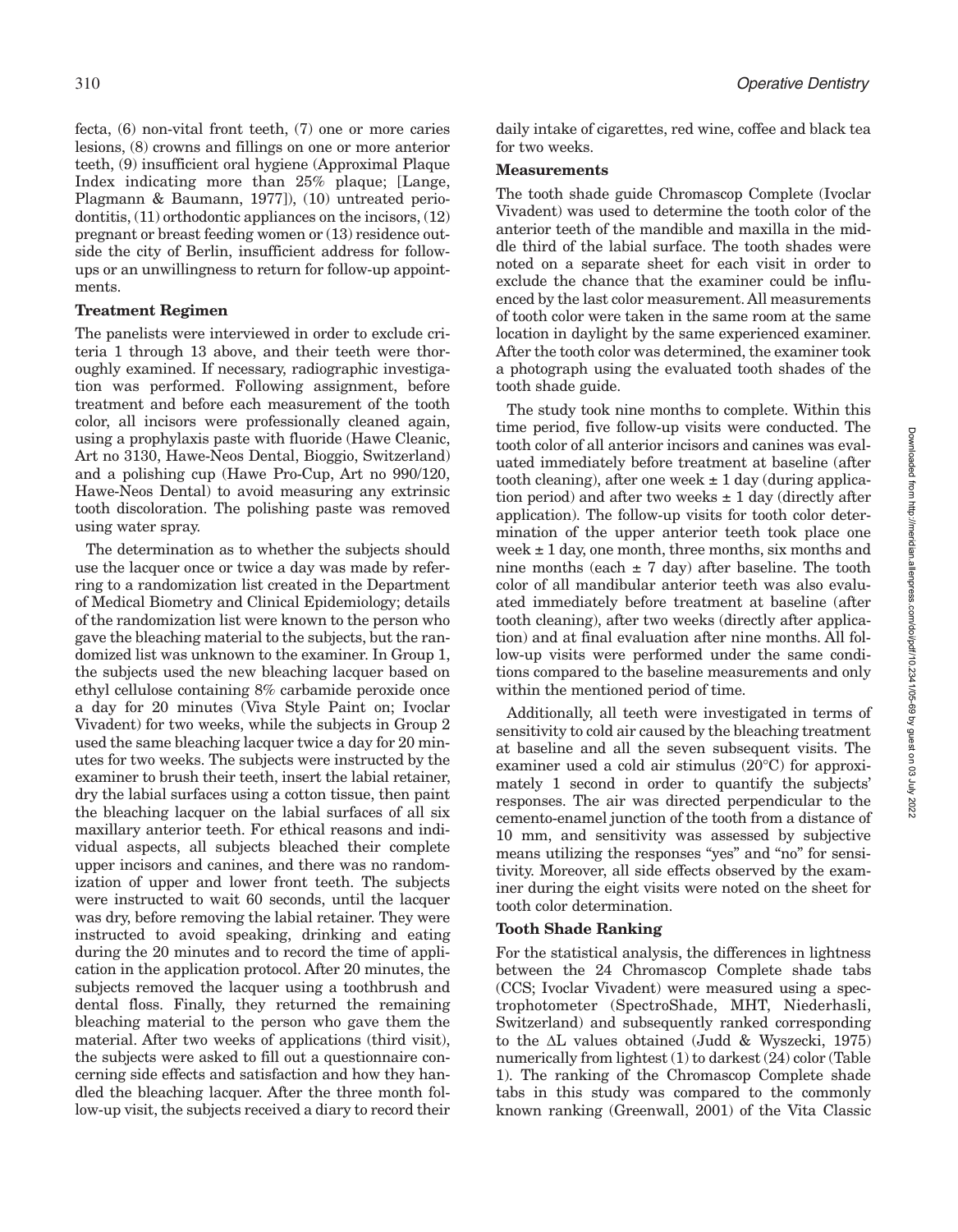shade guide (VCS; Vita, Bad Säckingen, Germany) by evaluating the smallest ∆E for each Chromascop Complete shade compared to the Vita Classic shade guide (SpectroShade).

## **Statistical Procedures**

Subject size had been calculated by referring to previous clinical studies that evaluated the effectiveness of home bleaching products containing carbamide peroxide (10% to 16%) to treat tooth discolorations.

In the descriptive analysis, the means and standard deviations were computed at baseline and for all followup visits. Missing values were indicated as 999. Measurement values were averaged over all maxillary and mandible incisors and canines for each patient. In the descriptive analysis, the means and standard deviations were computed at baseline and for all follow-up visits. Comparisons between different time points were performed using the *t*-test for dependent samples; comparisons between study legs were performed using the *t*-test for independent samples. Data from subjects' diaries were analyzed using non-parametrical tests (Mann-Whitney U-test), and data from questionnaires were computed using the chi-square test. The level of significance was 0.05 (two-sided) for all statistical tests. Commercially available statistical software (SPSS-WIN, Release 12.0, SPSS Inc, Chicago, IL, USA) was used.

## **RESULTS**

Regarding the demographic characteristics of this study, the 46 adult subjects selected were 11 males and 35 females ranging in age from 19 to 68 years, with a mean age of  $29.1 \pm 8.5$  years. The age of the subjects was normally distributed. The flow of the subjects through each stage of the study, including all treatment regimes, is shown in Figure 1. A few subjects missed one or two visits due to summer vacations. According to the bleaching packages that were returned, it was clear that all the subjects had used the bleaching material completely.

The mean tooth shade values and standard deviations of all bleached teeth for all eight visits for both treatment groups are given in Table 2. At baseline, the mean tooth-shade value of Group 1 was comparable to the mean tooth shade value of Group 2. At subsequent observation times, the mean tooth shade values were slightly lower in Group 2, compared to Group 1. Differences between the two groups in terms of tooth shade values were not statistically significant at any follow-up during the study  $(p\geq 0.05;$  Table 2). The boxand-whisker plots for both groups and all visits can be seen in Figure 2.

After two weeks of application, the subjects in Group 1 exhibited a 2.4 mean tooth-shade improvement compared to baseline, while the subjects in Group 2 exhib-

Table 1: *The 24 Chromascop Complete shade tabs (CCS; Ivoclar Vivadent) were measured using a spectrophotometer (SpectroShade) and, subsequently, ranked corresponding to the obtained* ∆*L values numerically from lightest (1) to darkest (24) color. The ranking of this study was compared to the commonly known ranking of the Vita Classic shade guide (VCS) by evaluating the smallest* ∆*E between both shade guides. Vita Classic shades not covering the Chromascop Complete shades are given in the last line (NCC).*

| <b>CCS</b> | 010  | 020            | 030                                                                                                 | $^{\prime}$ 040 | 01  | 1A   | 2B                                                                                             | 1C   | 1D   | 2A   | 1E  | 2C  | 3A             | 6B  | 4A  | 2E  | 4B  | 5B  | 6C  | 6D  | 3E  | 3C  | 4C  | 4D  |
|------------|------|----------------|-----------------------------------------------------------------------------------------------------|-----------------|-----|------|------------------------------------------------------------------------------------------------|------|------|------|-----|-----|----------------|-----|-----|-----|-----|-----|-----|-----|-----|-----|-----|-----|
| ΔL         | 17.6 | 17.2           | 16.0                                                                                                | 14.1            | 14. | 12.2 | 11.2                                                                                           | 11.0 | 10.8 | 10.3 | 9.0 | 7.8 | 7.6            | 7.1 | 6.9 | 6.3 | 6.0 | 5.2 | 4.4 | 4.2 | 2.6 | 2.5 | 2.3 |     |
| Rank       |      |                |                                                                                                     |                 |     | -6   |                                                                                                | 8    | 9    | 10   |     | 12  | 13             | 14  | 15  | 16  |     | 18  | 19  | 20  | 21  | -22 | 23  | 24  |
| ΔE         | 8.5  | 5.8            | 3.4                                                                                                 | 1.0             | 1.3 | 1.6  | 2.7                                                                                            | .8   | 3.3  | 2.1  | 2.5 | 4.4 | 3.9            | 0.9 | 1.0 | 3.6 | .2  | 3.0 | 2.1 | 1.2 | 2.3 | 0.9 | 0.8 | 3.2 |
| <b>VCS</b> |      | B <sub>1</sub> |                                                                                                     |                 | A1  |      | C <sub>1</sub><br>A3.5<br>C <sub>3</sub><br>A <sub>2</sub><br>A <sub>3</sub><br>D <sub>3</sub> |      |      |      |     | A4  | C <sub>4</sub> |     |     |     |     |     |     |     |     |     |     |     |
| <b>NCC</b> |      |                | <b>B4</b><br>D <sub>2</sub><br>B <sub>3</sub><br>C <sub>2</sub><br>B <sub>2</sub><br>D <sub>4</sub> |                 |     |      |                                                                                                |      |      |      |     |     |                |     |     |     |     |     |     |     |     |     |     |     |
|            |      |                |                                                                                                     |                 |     |      |                                                                                                |      |      |      |     |     |                |     |     |     |     |     |     |     |     |     |     |     |

Table 2: *Means (SD) for Bleached Maxillary Teeth, Untreated Mandible Teeth and Sensitivity of Maxillary Teeth, with Comparisons Between Groups 1 and 2 for the Bleached Maxillary Teeth and Between the Maxillary and Mandible Teeth*

|       |                      | <b>Bleached Maxillary Teeth</b> |              |                      | <b>Untreated Mandible Teeth</b> | <b>Mandible Teeth</b> | <b>Maxillary vs</b> | Sensitivity of<br><b>Maxillary Teeth</b> |                   |  |
|-------|----------------------|---------------------------------|--------------|----------------------|---------------------------------|-----------------------|---------------------|------------------------------------------|-------------------|--|
| Visit | Group 1              | Group 2                         | Group 1 vs 2 | Group 1              | Group 2                         | Group 1               | Group 2             | Group 1                                  | Group 2           |  |
|       | Mean $(\pm SD)$      | Mean $(\pm SD)$                 | p value      | Mean $(\pm SD)$      | Mean $(\pm SD)$                 | p value               | p value             | Mean $(\pm SD)$ %                        | Mean $(\pm SD)$ % |  |
|       | $10.38 \ (\pm 2.26)$ | $10.45 (\pm 2.09)$              | 0.91         | 10.67 ( $\pm$ 2.34)  | 10.02 ( $\pm$ 1.92)             | > 0.05                | > 0.05              | 4 ( $\pm$ 14)                            | $3 (\pm 6)$       |  |
| 2     | $8.80 (\pm 2.32)$    | $7.90 (\pm 2.35)$               | 0.20         |                      |                                 |                       |                     | $4 (+ 13)$                               | 5(± 21)           |  |
| 3     | $7.96 (\pm 2.45)$    | $7.00 (\pm 2.14)$               | 0.16         | $10.28 (\pm 1.96)$   | 11.09 ( $\pm$ 1.87)             | 0.0001                | 0.0001              | $6 (+ 19)$                               | $6 (+ 21)$        |  |
| 4     | $7.75 (\pm 2.48)$    | 6.84 ( $\pm$ 1.83)              | 0.18         |                      |                                 |                       |                     | $6 (+ 23)$                               | $5 (+ 22)$        |  |
| 5     | $7.82 \ (\pm 2.64)$  | $7.03 (\pm 2.00)$               | 0.29         |                      |                                 |                       |                     | $6 (+ 21)$                               | $6 (+ 22)$        |  |
| 6     | $8.22 (\pm 2.49)$    | 6.86 ( $\pm$ 2.00)              | 0.05         |                      |                                 |                       |                     | $3 (+ 14)$                               | 5(± 21)           |  |
|       | $8.08 (\pm 2.58)$    | $7.11 (\pm 2.02)$               | 0.18         |                      |                                 |                       |                     | 1 ( $\pm$ 4)                             | $6 (+ 22)$        |  |
| 8     | $8.62 \ (\pm 2.47)$  | 7.34 $(\pm 2.20)$               | 0.09         | $10.29 \ (\pm 1.37)$ | $9.99 \ (\pm 1.44)$             | 0.002                 | 0.0001              | $4 (+ 16)$                               | 5(± 21)           |  |
|       |                      |                                 |              |                      |                                 |                       |                     |                                          |                   |  |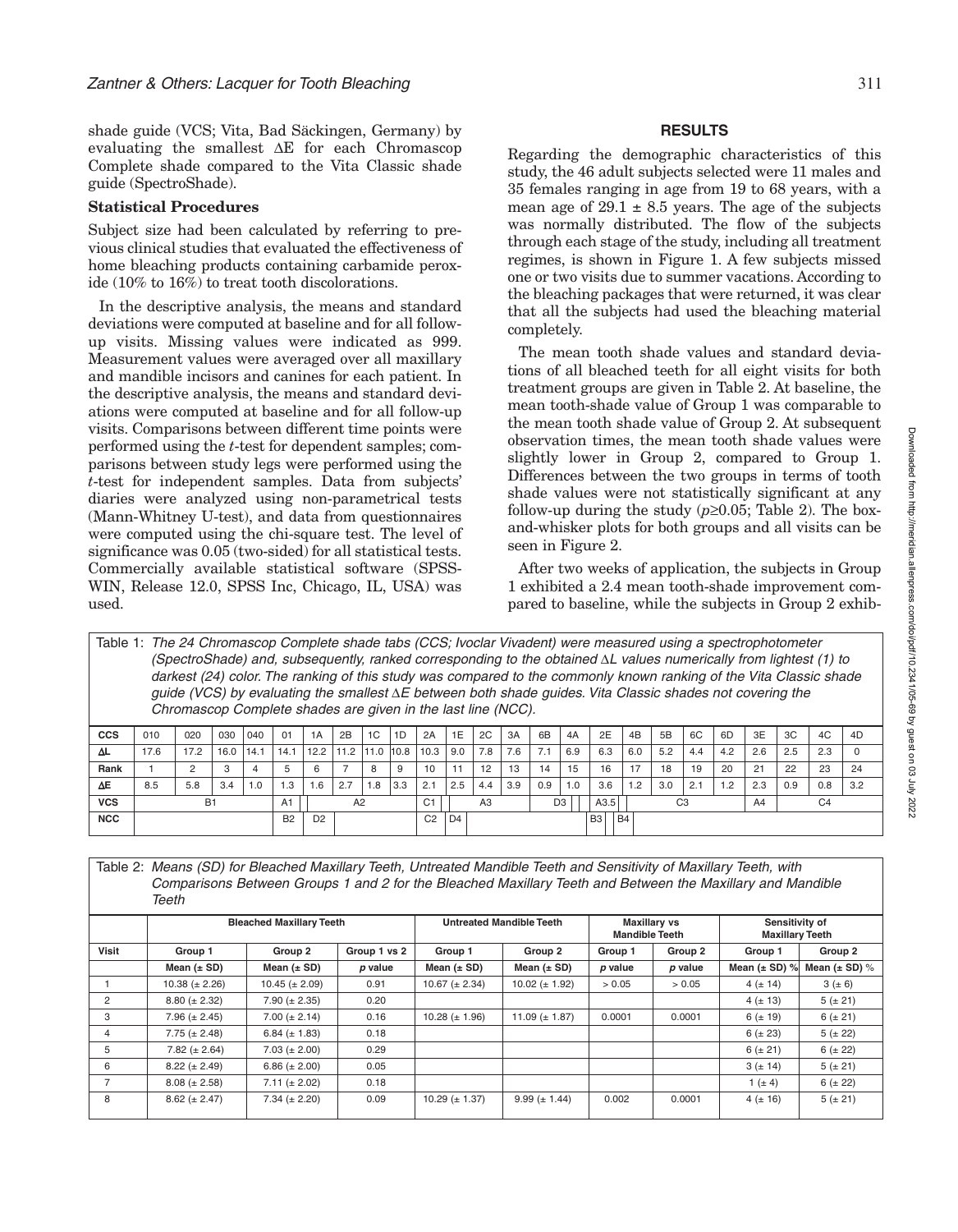

Figure 1: *Diagram showing the flow of subjects through each stage of the trial.*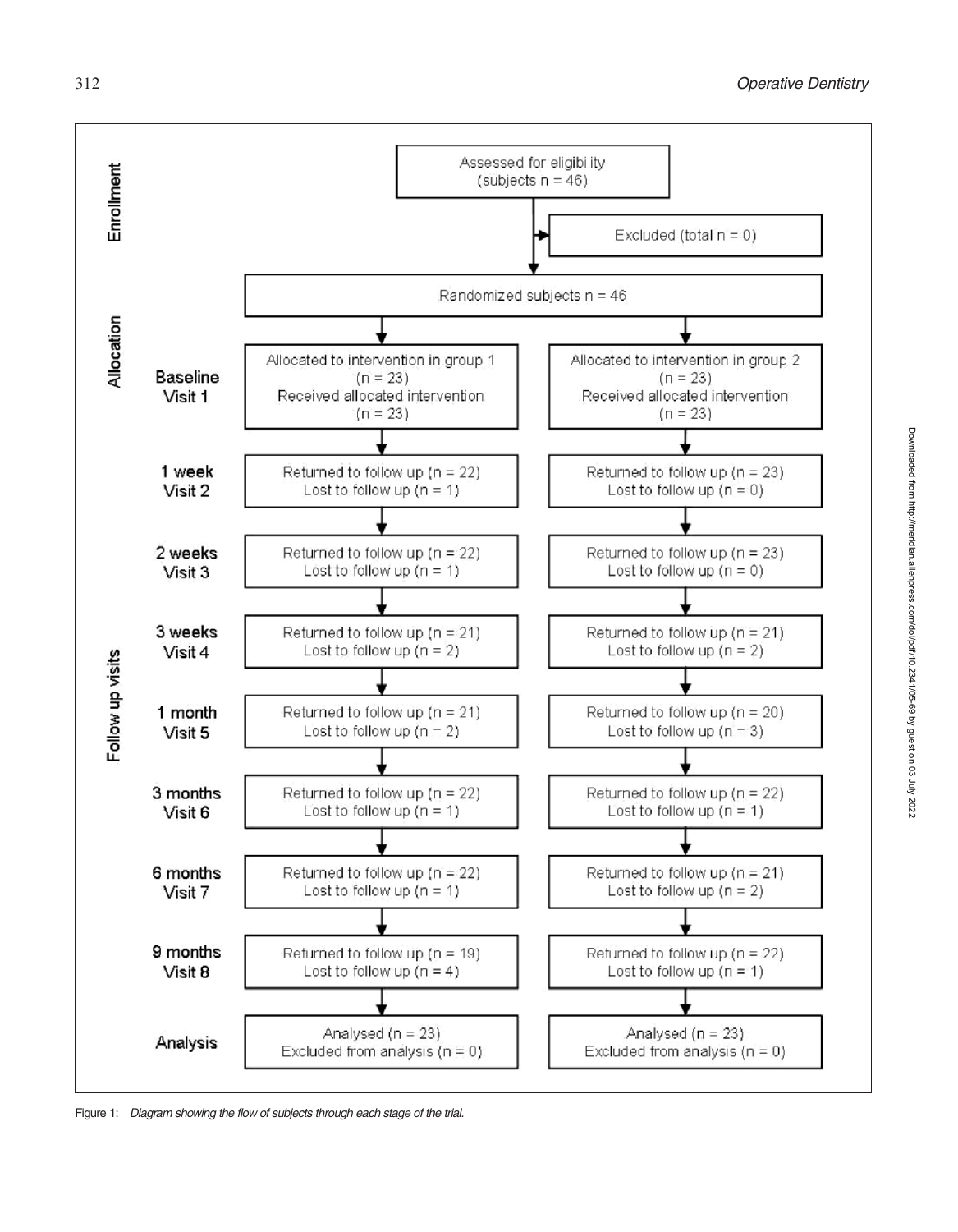ited a 3.5 mean tooth shade improvement. One week after completion of the bleaching treatment, the subjects' teeth in Group 1 exhibited a  $2.6 \pm 0.2$ mean tooth shade improvement, and the subjects' teeth in Group 2 exhibited a  $3.6 \pm 0.1$  mean tooth shade improvement. Improvements in the mean tooth shade were statistically highly significant (*p*<0.001) in both treatment groups at each visit after baseline compared to the baseline except for visit eight in Group 1 (*p*=0.018).

The results of the evaluation of the tooth shades for the untreated mandibular anterior teeth are given in Table 2, including statistical analysis comparing the bleached maxillary anterior teeth and the untreated mandibular teeth at visits one, three and eight. Regarding changes that occurred to untreated teeth in both groups during the study, a slightly significant difference was found only between visits three and eight  $(p=0.03)$ .

Long-term shade measurements of one,

three, six and nine months after the final bleaching treatment indicated that the results were stable over a period of at least six months. No significant increase in the mean tooth shade scores in Groups 1 and 2 (Figure 2) compared to visit



Figure 2. *Box-and-whisker plots for both groups and all visits. For evaluation, the Chromascope Complete shade tabs were ranked numerically from the lightest (1) to the darkest color, as given on the y-axis.*

| Table 3: Evaluation of the Questionnaires (n=43) Concerning Side Effects and Subjects' Satisfactions |            |     |                  |  |  |  |  |  |  |
|------------------------------------------------------------------------------------------------------|------------|-----|------------------|--|--|--|--|--|--|
| Question                                                                                             | <b>Yes</b> | No. | <b>No Answer</b> |  |  |  |  |  |  |
| 1. Did you realize an increase of dentin hypersensitivity after bleaching?                           | 4          | 39  |                  |  |  |  |  |  |  |
| 2. Did you realize soft tissue irritation after bleaching?                                           | 10         | 32  |                  |  |  |  |  |  |  |
| 3. Are you satisfied with the result of the treatment?                                               | 34         | 9   |                  |  |  |  |  |  |  |
| 4. Would you repeat the treatment, if necessary?                                                     | 35         | 7   |                  |  |  |  |  |  |  |
| 5. Would you recommend the treatment to a friend?                                                    | 34         | 9   |                  |  |  |  |  |  |  |
| 6. Has the application of the lacquer been comfortable?                                              | 28         | 15  |                  |  |  |  |  |  |  |
| 7. Has the taste of the lacquer been acceptable?                                                     | 39         | 4   |                  |  |  |  |  |  |  |
| 8. Do you comply with the duration and frequency of application?                                     | 34         | 9   |                  |  |  |  |  |  |  |
| 9. Do you comply with the lip retainer?                                                              | 23         | 17  | З                |  |  |  |  |  |  |
| 10. Did you have any experience with a bleaching technique using a tray system?                      | 3          | 40  |                  |  |  |  |  |  |  |

three (*p*≥0.05) could be demonstrated. However, tooth shade values in Group 1 increased slightly again six months after treatment.

All but three participants completed the subjects' questionnaires. The detailed questions and answers that addressed side effects and subjects' satisfaction are shown in Table 3. Statistical analysis could not reveal any significant differences concerning the given answers for questions 1 to 10 ( $p \ge 0.05$ ).

After treatment with bleaching lacquer, some side effects were observed in both groups. Some teeth showed tooth sensitivity to cold air stimulus for all visits (Table 2); however, there were no significant differences either between both groups (*p*>0.05) or within the groups com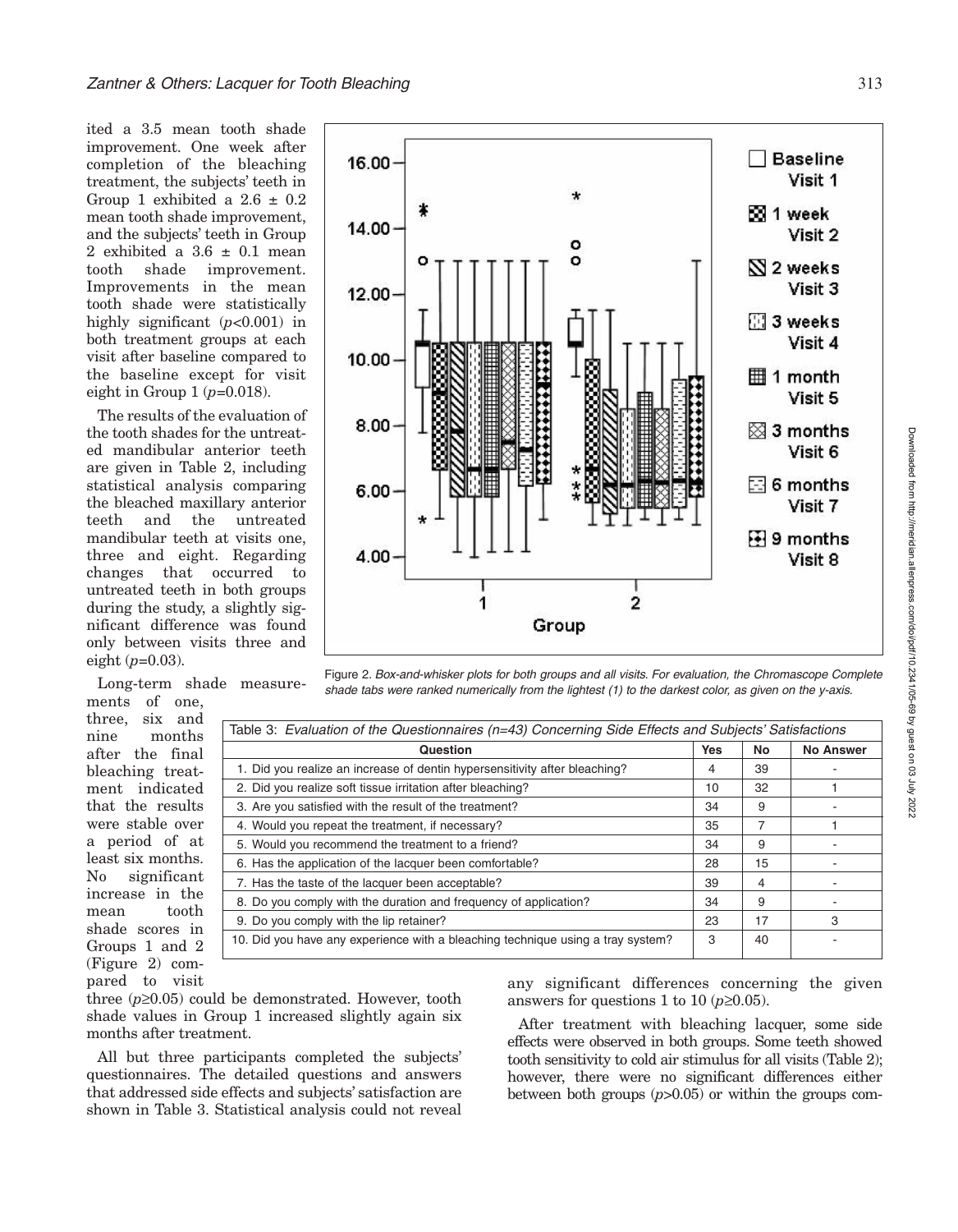pared to baseline data (*p*>0.05). Irritation of the gingiva was observed for 10 subjects.

The results of the patient diaries (n=28) regarding daily consumption of tooth staining beverages and tobacco revealed a daily average of  $5.1 \pm 7.6$  cigarettes,  $0.1 \pm 0.5$  glasses of red wine,  $1.7 \pm 1.6$  cups of coffee and  $0.9 \pm 1.9$  cups of black tea. However, no correlation between the daily amount of tobacco, red wine, black tea, coffee and the tooth-shade alterations between visits three and eight could be observed (*p*>0.05).

#### **DISCUSSION**

Regarding the effectiveness of the new bleaching lacquer used in this study, it should first be emphasized that the home bleaching product used cannot be categorized as an OTC-product, since it is only available from the dentist. Thus, it should be regarded as a trayless home bleaching product. Furthermore, this product has the lowest carbamide peroxide concentration ever reported for a home bleaching product. This should be taken into account when comparing these results with other clinical studies that have evaluated home bleaching products. A comparable product is the hydrogen peroxide strip system (blend-a-med professional, Procter & Gamble, Cincinnati, OH, USA), which is a trayless bleaching system that does not require any prefabrication or gel loading and is also available only at the dentist's office. The delivery system is a thin strip pre-coated with an adhesive 6.5% hydrogene peroxide gel (Sagel & others, 2002). While this concentration is more than twice as high as the bleaching product tested in this study, the strip system obviously does not appear to be more efficacious compared to the bleaching lacquer (Gerlach & Zouh, 2001). One reason might be that, compared to the lacquer, the strips are not as effective in coating the complete surface of the teeth.

The color and appearance of teeth is a complex phenomenon, with many factors such as lighting conditions, translucency, opacity, light scattering, gloss, texture and the human eye and brain influencing the overall perception of color (Judd & Wyszecki, 1975). The measurement of color is possible via a number of methods, including visual assessment with shade guides, spectrophotometry, colorimetry and computer analysis of digital images. All methods have been used successfully to measure longitudinal tooth color changes when the dentition has undergone tooth-whitening procedures (Joiner, 2004). However, visual color determination, by comparing the teeth with standard color shade guides, is still the most frequently applied method in dentistry (Van der Burgt & others, 1990; Paul & others, 2002). Visual evaluation is a subjective process, whereby the tooth and the shade guide are observed simultaneously under the same lighting conditions. General variables such as external light conditions, experience, age, fatigue of the human eye, and physiological variables,

such as color blindness, may lead to inconsistencies and bias (Hill, 1987; Watts & Addy, 2001). In addition, the potential for standardized verbal means for communication of the visually assessed color characteristics are limited (Seghi, Johnston & O'Brien, 1989). Despite these limitations, the human eye is very efficient in detecting even small differences in color between two objects (Paul & others, 2002). Corresponding to the findings in this study, tooth color was measured visually, obtaining significant differences by comparing tooth shades between groups and visits.

Although the Vita Classic shade guide for prostheses commonly serves as the standard to which tooth color is matched, several disadvantages have been described. For example, the range of shades available does not cover the complete space of natural and bleached tooth color (Schwabacher & Goodkind, 1990; Goodkind, Keenan & Schwabacher, 1987). Thus, for this study, the Chromascop Complete shade guide has been selected, because it has an extensive range of extremely bright tooth colors necessary to evaluate bleached teeth. It seems reliable to put this shade guide's colors in order using spectrophotometry, because this technique has shown some difficulties measuring the color of teeth *in vivo*, but not *in vitro* (Paul & others, 2002). For comparative reasons, the Vita Classic shades have been added to Table 1. However, Vita Classic shades and Chromascop Complete shades are not systematic in their color space (O'Brien, Groh & Boenke, 1990), and there is a lack of consistency among and within individual dentists in matching colors (Okubo & others, 1998). Moreover, the results cannot be transformed into the CIE Lab color scale (Van der Burgt & others, 1985), and the commercially available shade guides often failed to be identical (Paul & others, 2002).

Clinical studies using concentrations of 10% to 15% carbamide peroxide reported moderate tooth sensitivities ranging from 10% (Jorgensen & Caroll, 2002) to 13% (Gerlach, Zouh & McClanahan, 2002) of the subjects using tray systems for home bleaching. Leonard and others (2002) revealed more tooth sensitivity when using 16% carbamide peroxide compared to 10% carbamide peroxide; however, they did not find any significant differences between the two concentrations. Surprisingly, 20% of the participants in the current study reported sensitivity when wearing their treatment tray without solution, but 36% of the participants also reported sensitivity to the placebo solution. In this study, some subjects revealed tooth hypersensitivity as well during the treatment period when using a lacquer based on cellulose, which might have the same effect as the trays. The reason for this sensitivity could be dehydration of the teeth (Greenwall, 2001). Carbamide peroxide systems are aqueous gel based, and it can be speculated that dehydration of the hard tissue is less likely to occur with aqueous-based carbamide peroxide. On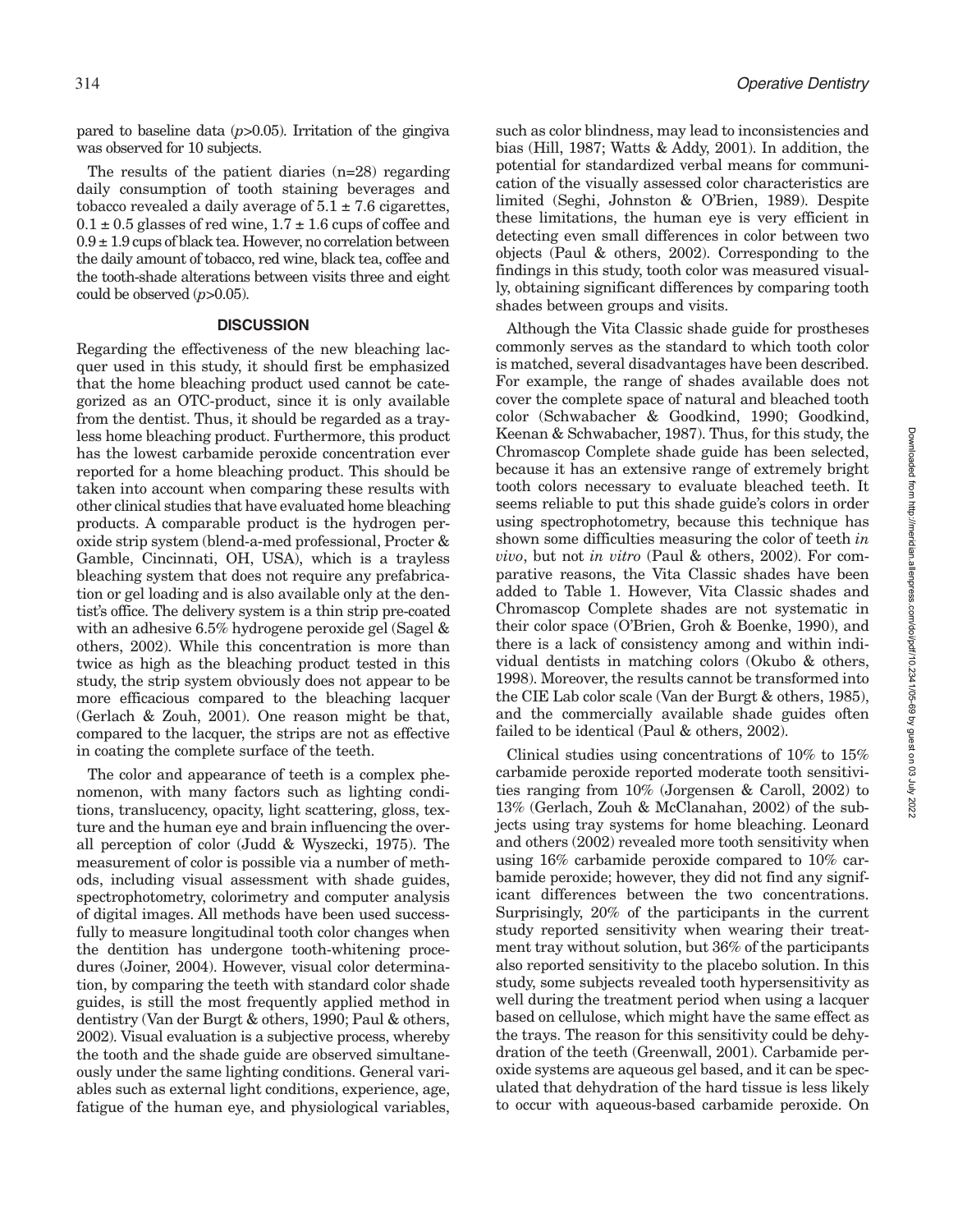the other hand, carbamide peroxide systems bleach slower and need longer exposure times (Greenwall, 2001). Additionally, they do not contain a soft tissue protectant. Thus, they may cause more soft tissue irritation, possibly due to the higher concentration of hydroxyl ions, acid urea, ammonia or carbonic acids. There is still no scientific evidence to prove this (Greenwall, 2001); however, this study, using carbamide peroxide, revealed soft tissue irritation as well.

Once bleaching has been terminated, a slight increase in brightness occurs for the next two weeks. It has been hypothesized that the tooth is filled with oxygen and is dehydrated from the oxidative process, and this changes the optical qualities of the tooth, so that it appears more opaque. After two weeks, the oxygen has dissipated and the rehydrated tooth demonstrates the actual lightened shade (Greenwall, 2001). The process of color regression towards darker shades *in vivo* is poorly described and understood in the literature (Heymann & others, 1998), but it is thought to be the opposite of the bleaching procedure. Regression occurs over a longer period of time, because some of the previously oxidized substance may become chemically reduced and causes the tooth to reflect the old discoloration of the enamel or the enamel may become remineralized with the staining molecule of the original stain (Lyons & Ng, 1998). However, a clinical trial (Leonard & others, 1999) that evaluated the color stability of tetracycline-stained teeth 54 months after bleaching treatment revealed no significant tooth color regression. Furthermore, color stability after non-vital bleaching has been reported, with 4% regression after six months (Ho & Goerig, 1989) and 10% color regression after one year of at-home bleaching (Haywood, Leonard & Nelson, 1994). These findings are in accordance with the results of this study.

Appropriate subject selection and counseling is important for patient satisfaction. In a longitudinal study by Haywood and others (1994) at 1.5 years post treatment, 74% of subjects who had responded to home bleaching were satisfied with the shade of their teeth. At three years post-treatment, the figure was 62% and at seven years post-treatment of the same patient pool, 35% were satisfied with the color of their teeth. No one reported reverting to his or her original shade (Leonard, Knight & Haywood, 1998). Patients' perceptions of the whitening technique are generally positive. Appropriate subject selection and good counseling might be one reason that the questionnaires of subjects in this study revealed subjects' satisfaction of 80% regarding the result of their treatment. However, subjects' satisfaction of 65% regarding comfort of application and 55% of subjects' satisfaction regarding use of the lip retainer was obviously lower compared to the application mode and, thus, these two aspects should be taken into account for further evaluation of the new bleaching lacquer.

## **CONCLUSIONS**

It can be concluded that the new bleaching lacquer, based on cellulose with 8% carbamide peroxide, is safe and efficacious without the use of any mouth guards. Making application twice daily for two weeks tended to be more effective compared to the once a day application; however, no statistical difference was noted between the two different application times. Thus, it does not seem to be obligatory to use the lacquer twice daily to get a visible result. The outcome of the tooth color after two weeks of bleaching is stable for at least six months regardless of whether it was applied once or twice a day.

#### **Acknowledgements**

This study was supported by Ivoclar Vivadent, Ellwangen, Germany. The investigators thank Mr Berner, MHT, Niederhasli, Switzerland, for his assistance with ranking the tooth shades with the SpectroShade.

*(Received 13 May February 2005)*

#### **References**

- Christensen GJ (1997) Tooth bleaching, state of art *CRA Newsletter* **21(4)** 1-3.
- Dayan D, Heifferman A, Gorski M & Begleiter A (1983) Tooth discoloration: Extrinsic and intrinsic factors *Quintessence International* **12(14)** 1-5.
- Fasanaro TS (1992) Bleaching teeth: History, chemicals and methods used for common tooth discolorations *Journal of Esthetic Dentistry* **4(3)** 71-78.
- Feinman RA, Goldstein RE & Garber DA (1987) *Bleaching Teeth* Chicago Quintessence.
- Gerlach RW & Zouh X (2001) Comparative response of whitening strips to a low peroxide and potassium nitrate bleaching gel *The Journal of Contemporary Dental Practice* **15(3)** 1-16.
- Gerlach RW, Zouh X & McClanahan SF (2002) Comparative response of whitening strips to a low peroxide and potassium nitrate bleaching gel *Journal of American Dentistry* **15(9)** Spec No 19A-23A.
- Greenwall L (2001) *Bleaching Techniques in Restorative Dentistry* London, Martin Dunitz.
- Goodkind RJ, Keenan K & Schwabacher WB (1987) Use of a fiberoptic colorimeter for an *in vivo* color measurement or 2830 anterior teeth *Journal of Prosthetic Dentistry* **58(5)** 535-542.
- Hayes PA, Full C & Pinkham J (1986) The etiology and treatment of intrinsic discolorations *Journal of the Canadian Dental Association* **52(3)** 217-220.
- Haywood VB & Heymann HO (1989) Nightguard vital bleaching *Quintessence International* **20(3)** 173-176.
- Haywood VB, Leonard RH & Nelson CF (1994) Effectiveness, side effects and long-term status of nightguard vital bleaching *Journal of the American Dental Association* **125(9)** 1219-1226.